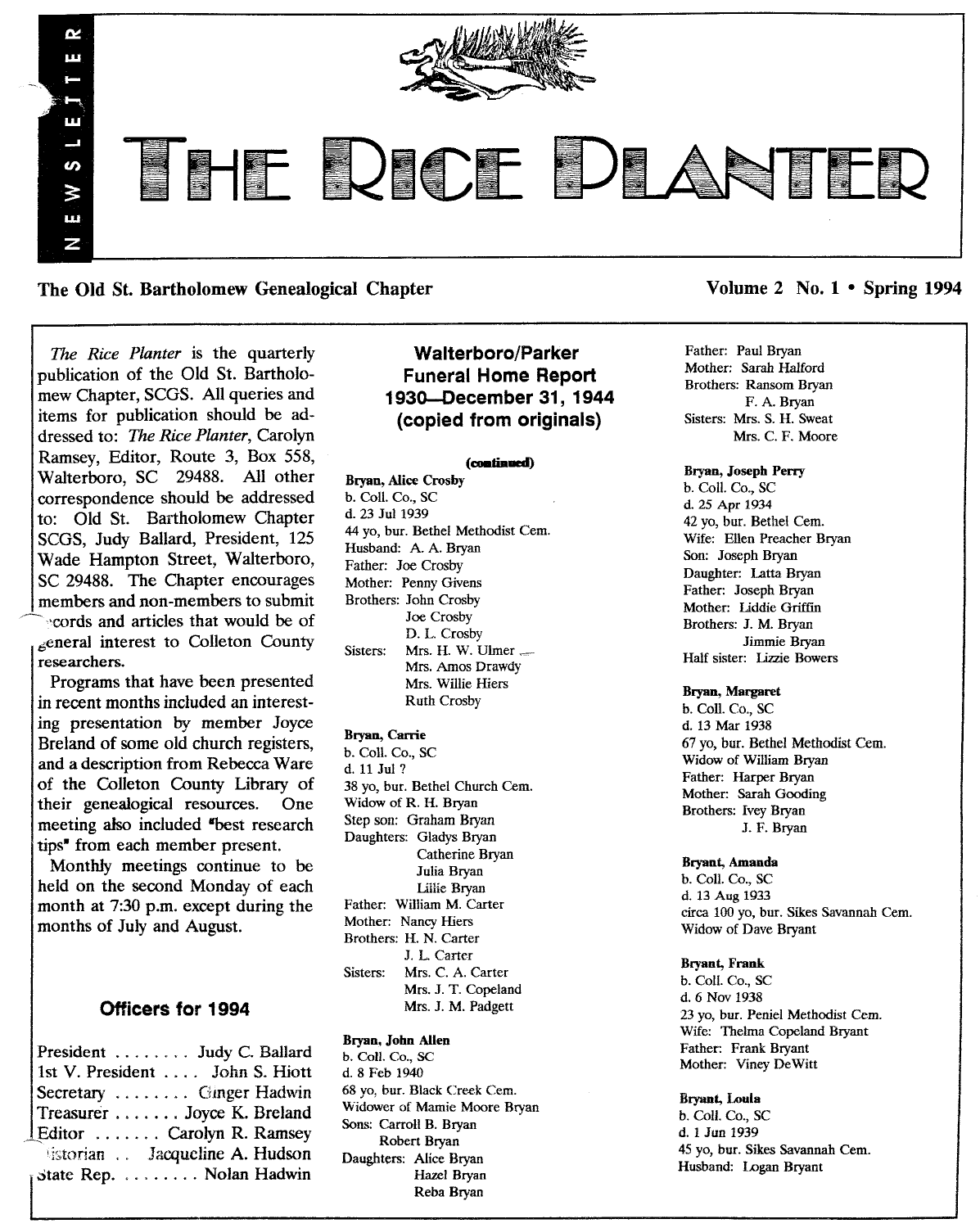Volume 2 No. 1 . Spring 1994

Father: Alee Breland Mother: Liza Bryant

#### Bryant, May Herndon

b. ColI. Co., SC d. 16 May 1940 38 yo, bur. Bethel Cern. Husband: William Bryant Daughter: Caunell Bryant Father: William Bryant Mother: Eliza Breland Brothers: G. W. Herndon Levy Herndon Witsell Herndon L C. Herndon Sister: Mrs. Harry Fisk

#### Bryant, William Harold

b. 23 Jan 1939, Coli. Co., SC d. 30 Jul 1939 6 mo, bur. Bedons Cern. Father: Ashton L Bryant Mother: Bula Lee Crosby

## Buchanan, Clint Clifton

b. Coil. Co., SC d. 15 Mar 1937, Charlotte, NC 34 yo, bur. Evergreen Cem. Father: Thomas K. Buchanan Mother: Belle Smith Brother: Jervey Buchanan Sister: Mrs. D. Q. Zorne

#### Buchanan, Lonnie Nolan

b. 3 Oct 1930, Walterboro, SC d.6 Oct 1930 3 do, bur. Williams Cern. Father: T. N. Buchanan Mother: Catherine Herndon

#### Buckner, Perry McPherson

b. 20 Oct 1875, Hampton Co., SC d. 14 Dee 1930 55 yo, bur. Live Oak Cem. Wife: Marie DuRant Buckner Son: Perry M. Buckner, Jr. Daughters: Athalie Buckner Lucile Buckner Marian Buckner May Buckner Father: Perry Fripp Buckner Mother: Addie Ruth

Buell, George Bradley, Sr. b. 10 Dec 1860, MN d. 19 Jun 1942 81 yo, bur. Charleston, SC Wife: Martha G McIntosh Buell Son: George B. Buell, Jr. Daughter: Mrs. Leonard O. Page Brother: one living in OR Sister: Frances B. Olson

#### Bumgarner, Baby Girl b. 6 Dee 1943, Ruffin, SC d. 7 Dee 1943 1 do, bur. Shiloh Cern. Father: Wofford Bumgarner Mother: Susan Smoak

## Bunch, Raymond Washington

b. Dorchester Co., SC d. 14 Dee 1935 17 yo, bur. Boone Hill Cem. Father: Johnny Bunch Mother: lillie Ann Tumbleston Brothers: Heyward Bunch Marshall Bunch . Sisters: Ethel Moreland Mrs. Harris Sweat Mrs. Wheeler Sweat Mrs. Robert Way

#### Bunton, Corbett William

b. Coil. Co., SC d. 18 Mar? 42 yo, bur. Black Creek Cem. Wife: Mrs. Corbett Veneman Bunton Son: Corbett William Bunton, Jr. Daughters: Sylvia Bunton Catherine Bunton Father: Josha Bunton Mother: Lucy Skilling Brothers: Raymond Bunton Forest Bunton Nollie Bunton Ansel Bunton Sisters: Mrs. George Nettles Lucille Bunton

## Bunton, Laura

b. Coli. Co., SC d.8 Sep 1942 10 yo, bur. Black Creek Cern. Father: Nollie Bunton Brothers: James Bunton Raymond Bunton Sister: Clara Mae Bunton

#### Bunton, Lucy Rebecca

b. Hampton Co., SC d. 12 Oct 1930 60 yo, bur. Black Creek Cern. Husband: J. W. Bunton Sons: Corbett Bunton Raymond Bunton Nollie Bunton Ansel Bunton Forest Bunton Daughters: Mrs. George Nettles Lorita Bunton Father: Ed Skilling Mother: Mary Shepherd

Bunton, Maggie b. 25 Dee 1868, Coil. Co., SC d. 29 Jul 1943 74 yo, bur. Smoaks Cem. Father: Jacob Bunton Mother: Mary Bunton Brother: T. J. Bunton Sister: Mary Bunton

Bunton, Rebecca Wilson b. ColI. Co., SC d. 21 Feb 1939 56 yo, bur. Black Creek Cern. Husband: Raymond Bunton Daughter: Mrs. Nollie Bunton Father: Francis Parker Wilson Mother: Canty Wilson Brothers: E. C. Wilson Capers Wilson Sisters: Mrs. Justine Redell Mrs. T. S. Petteway Mrs. Mills Hicks

Bunton, W. Bennie b. 1914, Coil. Co., SC d. 31 Mar 1939 25 yo, bur. Sandy Dam Cem. Father: John Bunton Mother: Ellen Stanfield Brothers: Hubert Bunton Curtis Bunton Johnnie Bunton lloyd Bunton Robert Lee Bunton Sisters: Mrs. Eugene Stanfield Mrs. Henry Crosby Mrs. John Stanfield

#### Bunton, Wilhelmenia Mitchum b. Coli. Co., SC d. 7 Dec 1941 33 yo, bur. Black Creek Cem. Husband: Nollie Bunton Sons: James Bunton Raymond Bunton Daughters: Clara Mae Bunton Justina Bunton

Father: Joshua W. Bunton Mother: Lucy Skilling

#### Bunton, Wdlie Lee

b. Coil. Co., SC d. 19 Dee? 45 yo, bur. Stokes Cern. Wife: Cora Yarn Bunton Son: Andrew Bunton Father: A Bunton Mother: Maggie Hiott Brothers: Herbert Bunton Cecil Bunton Jesse Bunton Sisters: Eula Dewitt Mrs. T. W. Benton Mrs. J. M. Pennington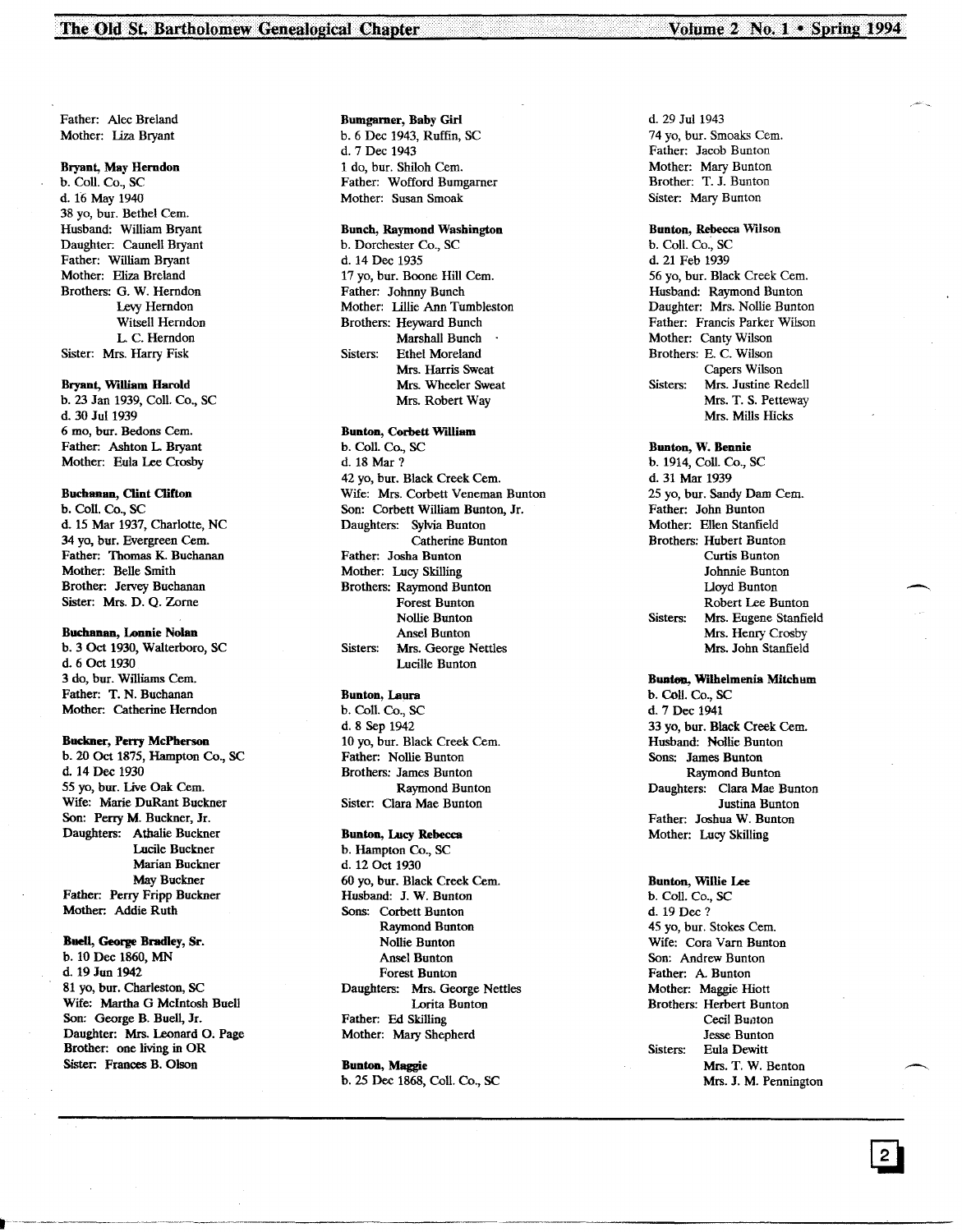Burbridge, Mrs. W. b. FL d. 29 Nov 1941 44 yo, bur. Miami, FL Husband: William Burbridge Father: W. F. Coachman Mother: Helen Moore Brothers: Charles Coachman Walter F. Coachman Sister: Mrs. Harry Price

#### Burny, Ralston Lonnie

b.GA d. 3 Dec 1944 42 yo, bur. Race Pond, GA Wife: Prue Burny Sons: Ralston L Burny, Jr. Cecil Edgar Burny Daughters: Barbara Ann Burny Dorothy Dean Burny

Father: William Burny Mother: Eliza Hurst Sisters: Mrs. H. G. Clark Mrs. J. A. Kenduck

### Bums, Adam

b. Coli. Co., SC d. 28 Apr 1932 24 yo, bur. Hendersonville, SC . Wife: Louise Brown Mother: Edith Brown

#### Bums, Arthur Juliene

b. 12 Feb 1857, Charleston Co., SC d. 19 Nov 1935 78 yo, bur. Magnolia Cern. Wife: Annie Gruber Burns Son: David M. Burns Daughters: Mrs. P. F. Cone Mrs. B. G. Cone Edna Burns Father: David M. Burns Mother: Lavinia A. Sutcliffe

## Butler, Hettie Johnson

b. Coli. Co., SC d. 17 Jan 1938 85 yo, bur. Live Oak Cem. Widow of C. W. Butler Sons: Arthur Butler Carrall Butler Harold Butler Daughters: Mrs. C. M. Harley Mrs. L E. Weeks Edna B. Felder Father: Elias Johnson

#### Byrd, Emest Edward

b. Coli. Co., SC d. 31 Jan 1933 16 yo, bur. Gruber Cem., Round O, SC Father: Willie Byrd

Mother: Bertha Gruber Brothers: Claude Byrd Ellis Byrd Sisters: Blanche Byrd Catherine Byrd

## Byrd, Hallie Howard

b. Coli. Co., SC d. 7 Dec? 27 yo, bur. Gruber Cem. Father: T. A. Bryd Mother: Annie Stokes Bridge Brothers: Coleman Byrd Turner Byrd Sisters: Mary Brunson Mrs. Robert Coleman, Jr.

## Byrd, Mary Angie

b. Grover, SC d. 19 May 1939 71 yo, bur. Haverson Cem., Dorch. Co. Husband: T. D. Byrd Sons: W. E. Byrd T. A. Byrd C. F. Byrd J. M. Byrd Daughters: Bessie Judy Carrie Canady Julia Zeilge Mrs. D. D. Bell Father: William Canady Mother: Mary Murry Brothers: Billy Canady Clarke Canady Sisters: Maggie Jackson Mattie Jackson

## Cahill, Alice Ward Weston Smoak

b. Coli. Co., SC d. 16 Feb 1937 27 yo, bur. Live Oak Cern. Husband: Hawley Cahill Daughter: Catherine Cahill Father: W. W. Smoak Mother: Ann Ward Weston Brother: W. W. Smoak, Jr. Sisters: Mrs. C. J. Sobotka Elizabeth Allston Smoak

#### Cain, James

b. 1867, Hampton, SC d. 2 Dee 1941 74 yo, bur. Coosawhatchie, SC Wife: Elizabeth Cain Father: James Cain, Sr. Mother: Fulora?

#### Caldwell, William Benjamin

b. Coli. Co., SC d. 12 May 1934 62 yo, bur. Carter's Ford Baptist Cem. Wife: Jeanette Hentz Caldwell Son: W. B. Caldwell

\_----------------------------------------------------- .\_. ~,~M \_

Father: T. H. Caldwell Mother: Susanna Marsh Brothers: T. H. Caldwell, Jr. e. J. D. Caldwell G. C. Caldwell W. D. Caldwell F. M. Caldwell Eugene Caldwell Sisters: Mrs. S. A. Dubois Mrs. J. M. Walker Mrs. E. W. P. McMillan Emma Reeves Mrs. O. V. Padgett Mrs. E. B. Crosby

## Callahan, Lawrence

b. Orangeburg Co., SC d. 4 Nov 1933 65 yo, bur. Trinity Methodist Cern. Widower Son: Sam Callahan Father: Newton Callahan Mother: Martha Jeffcoat Brothers: James L Callahan Jacob L. Callahan D. N. Callahan M. S. Callahan E. B. Callahan

## Camden, Captain Harry P.

b. 10 Mar 1900, Parkersburg, WV d. 29 Jul 1943 43 yo, bur. Parkersburg, WV Wife: Helen Trefts Camden Son: John Camden Daughters: Juliette Camden Susan Camden Father: Harry Poole Camden Mother Julitte Blackford Brother: Graham B. Camden Sister: Mrs. W. J. Kyle, Jr.

## Campbell, Adam

b. White Hall, SC d. 1 Mar 1932 53 yo, bur. Green Pond, SC Father: John Campbell

## Campbell, Reverend James Alexander

b. 1 Jun 1865, Marion Co., SC d. 30 Apr 1939 74 yo, bur. Live Oak Cem. Wife: Dora Byrd Campbell Sons: Carlisle C. Campbell William D. Campbell Daughters: Mrs. Fredrick Moore Mrs. D. E. Golden Mrs. Rufus Galloway Betty Campbell Father: Rev. J. B. Campbell Mother: Ervinia Richardson Brother: John S. Campbell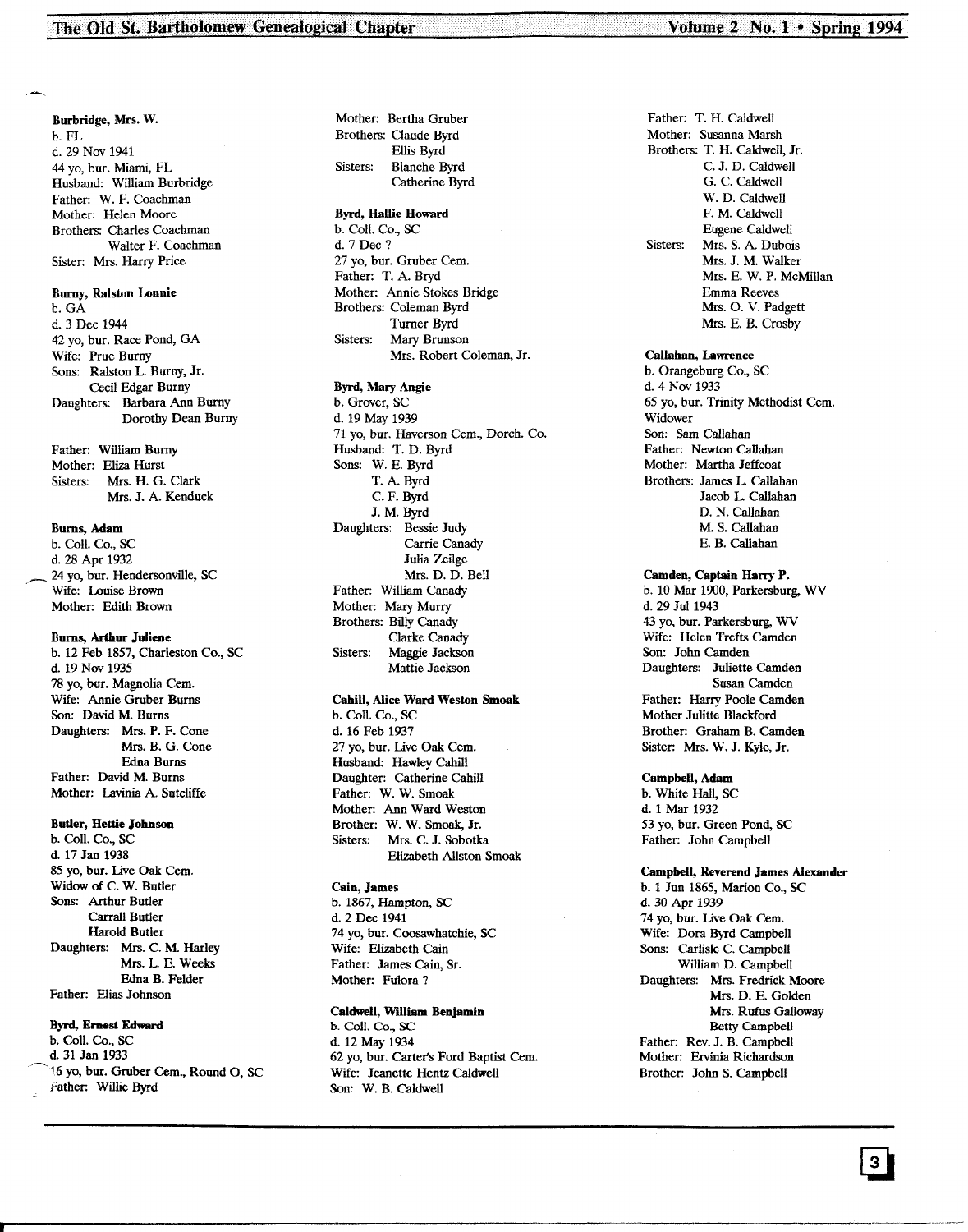Sisters: Elizabeth C. Hill Julia Campbell Mrs. J. Ed. Reid

## Campbell, Mary L.

b. 1865, ColI. Co., SC d. 11 Feb 1932 68 yo, bur. Live Oak Cem. Widow of D. P. Campbell Sons: D. P. Campbell J. M. Campbell A. J. Campbell E. P. Campbell Father: James Addison Brother: W. R. Addison Sister: Mrs. L. M. Sanders

## Campbell, Nancy

b. ColI. Co., SC d. 27 Jan 1939 92 yo, bur. Fishburne Plantation Widow Father: Tom Glover Mother: Margret Bells

Canady, Gary Winston b. Coli. Co., SC d. 2 Jan 1940 23 yo, bur. Little Swamp Baptist Cem. Father: J. W. Canady Mother: Kate Strickland Brother: James Canady

#### Canaday, Louis Daniel

b. Dorch. Co., SC d. 12 Apr 1935 62 vo, bur. Bethel Methodist Cem. Wife: Metta Bell Canaday Sons: Richard Canaday Burton Canaday Daughters: Mrs. M. H. Mizell Florine Canaday Lilla Canaday Father: Louis DeKaJb Canaday Brothers: Ervin Canaday Frank Canaday West Canaday Tom Canaday Half Brother: Willis Canaday Sister: Mrs. I. M. Zeigler

Canaday, Metts Elizabeth Bell b. Coli. Co., SC d. 11 Jul 1938 66 yo, bur. Bethel Methodist Cern. Widow of L. D. Canaday Sons: Richard D. Canaday A. Burton Canaday Daughters: Mrs. M. H. Mizell Florine Canaday Lilla Canaday Father; Richard Noel Bell Mother: Verlillian Ann Bell

Sister: Laura Bell

#### Canady, James William

b. 14 Jan 1890, Dorch. Co., SC d. 2 Dec 1943 53 yo, bur. Little Swamp Methodist Cem. Wife: Kate Strickland Canady Son: James William Canady Father: J. C. W. Canady Mother: Susan Westbury Brother: J. Gary Canady Sister: Mrs. O. M. Westbury

#### Cannon, Lucien Franklin

b. 12 Dec 1880, Hendersonville, SC d. 18 Mar 1942 61 yo, bur. Black Creek Baptist Cern. Father: A. L. Cannon Mother: Elizabeth Parris Brother: Harry Cannon Sisters: Bessie Cannon Annie Barrineau

## Capers, John Lewis

b. Coli. Co., SC d. 2 Jan 1935, Daytona Beach, FL 53 yo, bur. Stokes Cern., Hendersonville, SC Wife: Mrs. J. L. Capers Son: Marion Capers Daughter: May Capers Father: W. E. Capers Mother: Virginia Arnold Brother: W. St. E. Capers

## Capers, William *SL* Elmo

b. Coli. Co., SC d. 27 Apr 1939 31 yo, bur. Stokes Cern., Hendersonville, SC Wife: Margie Willis Capers Daughters: Betty Ann Capers Naomi Capers Father: St. Elmo Capers Mother: Harriett McTeer Brothers: Elton D. Capers Alexander J. Capers Sister: Mrs. E. E. Register

#### Capers, William *SL* Elmo b. Coli. Co., SC

d. 29 Apr 1940 63 yo, bur. Stokes Cern., Hendersonville, SC Wife: Elizabeth Harriett McTeer Sons: E. D. Capers A. J. Capers Daughter: Mrs. E. E. Register

#### Carroll, Martha

b. Coil. Co., SC d. 20 Jun 1938 5 mo, bur. Little Swamp Cem. Father: Jim Carroll Mother: M. Kinsey Grandmothers: Mrs. J. N. Kinsey

-------~-.\_-\_.\_~~-~ ..\_------~.\_-----------\_ ..\_---------------------------------

Mrs. Carroll Brother: Joseph Carroll

#### Carroll, Willie D.

b. Coli. Co., sc d. 2 Sep 1934 70 yo, bur. Smoaks Baptist Cern. Wife: Amanda Strickland Carroll Son: Jim Carroll Daughters: Mrs. D. L. Smith MrsJames Garven Father: Jim Carroll Mother: Effie Smoak Brothers: B. F. Carroll J. H. Carroll J. D. Carroll S. G. Carroll

#### Carson, Curtis

b. Coli. Co., SC d. 22 Oct 1940 45 yo, bur. Pleasant Grove Cem. Wife: Minnie M. Jennings Son: Lonnie Carson Daughters: Mrs. Floyd Nettles Mrs. J. A. Pellum Minnie Carson Father: Fred Carson Mother: Gussie Carson Brother: Fred Carson

## Carson, Lee

b. Coli. Co., SC d. 6 Sep 1937 29 yo, bur. Pine Grove Baptist Cem. Wife: Carrie Benton Hudson Father: Bennie G. Carson Mother: Miss Ackerman Brothers: Harvey Carson Francis Carson

## Carter, Acklin

b. ColI. Co., SC d. 10 Dee 1936 75 yo, bur. Carters Ford Baptist Cern. Widow of W. M. Carter Sons: C. C. Carter Mathan Carter Father: Jones Mother: Preveaux

### Carter, Adaleigh Cawthorne

b. 24 Sep 1914, NC d. 1 Apr 1942, Raleigh, NC 27 yo Husband: Archie Seldon Carter Son: Bobby Lee Carter Father: Alonza Richard Cawthorne Mother: Dora Robinson Jernigan Brother: Robert Cawthorne Sister: Mozelle T. McCracken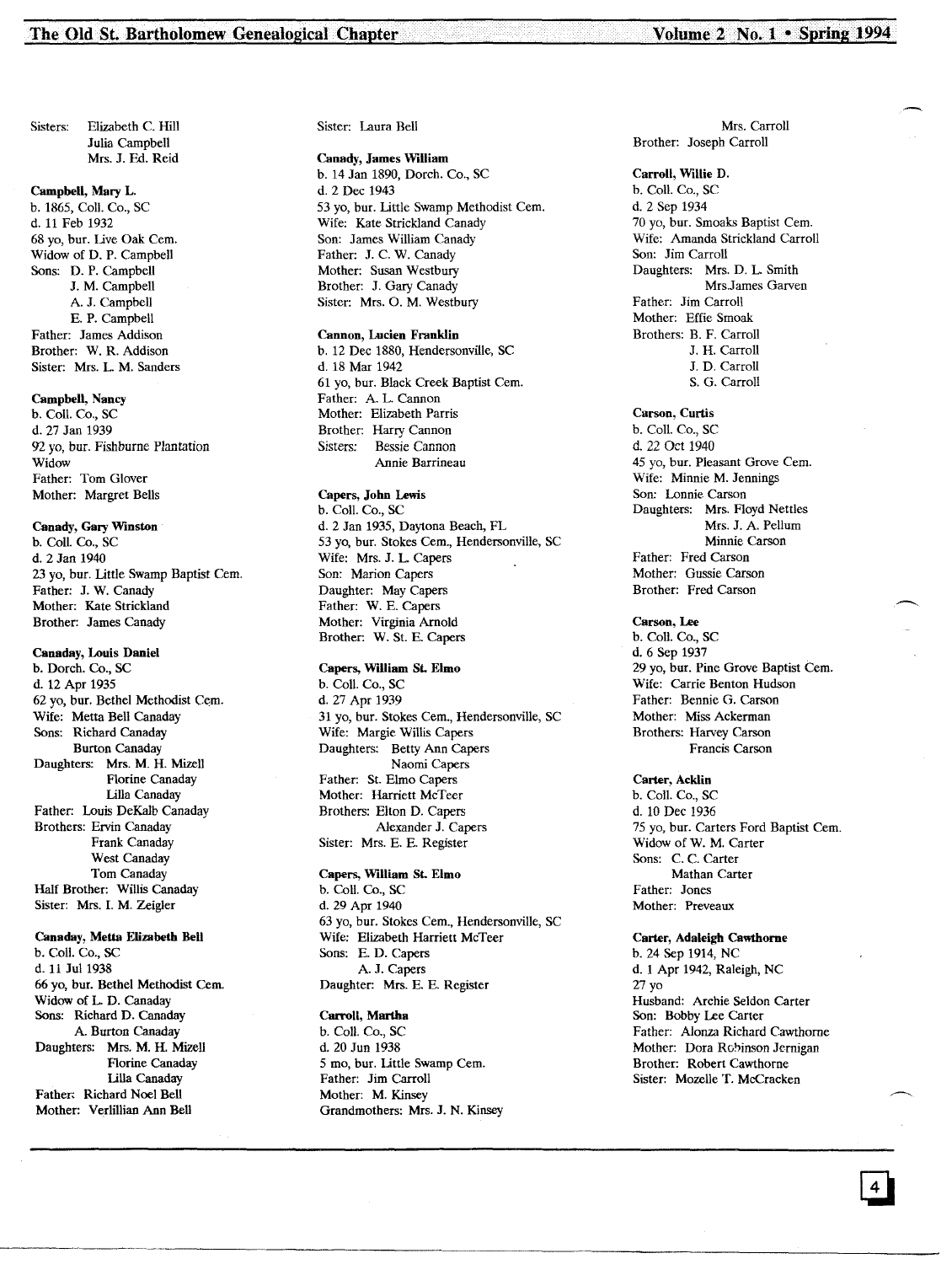## Carter, Allie Crosby<br>b. Coll. Co., SC b. Coll. Co., SC  $\uparrow$ d. 7 Dec 1936<br>57 yo, bur. Tabor Methodist Cem.  $\frac{1}{100}$ Husband:  $\bigcup_{n=1}^{\infty} N$ . Carter  $\bigcap_{n=1}^{\infty} N$  '  $\bigcap_{n=1}^{\infty} N$ Father: C. P. Crosby Mother: Anna Preacher Brothers: C. N. Crosby J. P. Crosby Sisters: Mrs. T. H. Berry Mrs. Perry Hudson Mrs. R. H. Dubois Cora Smith

#### Carter, Andrew Brandey

b. Coli. Co, SC d. 24 Feb 1940 67 yo, bur. Little Swamp Methodist Cern. Widower of Sula Padgett Daughters: Mrs. W. A. Robertson Mrs. L. M. Warren Brother: Henry Carter

## Carter, Anna Cameron Jones

b. Coll. Co. SC d. 27 Nov 1940, Ehrhardt, SC 71 yo, bur. Carters Ford Baptist Cern. Widow of George A. Carter Sons: Harry P. Carter Robert Carter Wattie Carter Daughter: Coleen Carter Father: Robert Jones Mother: Belinda Caldwell Brother: L. J. Jones

## Carter, Annie Rea Bailey

b. Coli. Co., SC d. 27 Jun 1938 31 yo, bur. Pleasant Grove Cem. Husband: W. E. Carter Sons: Aubrey Carter Rudolph Carter Father: Rev. A. A. Bailey Mother: Rennie Langdale Brother: Frampton C. Bailey

#### Carter, Barney Allen

b. Walterboro, SC d. 6 May 1944 4 mo, bur. Live Oak Cem. Father: Barney W. Carter Mother: Marguerite Rentz

#### Carter, Bartow H.

b. Coli. Co., SC d. 21 May 1944, Charleston, SC 44 yo, bur. Carters Ford Baptist Cem. Wife: Minnie M. Carter Daughter: Ruth Carter Father: C. J. Carter Mother: Henrietta Hiers Half brothers: Mack Johns

Eugene Johns Sister: Mrs. J. A. Weathersfee<br>Half sisters: Mrs. Mack Kni Mrs. Mack Knight Mrs. Francis Kinsey Mrs. Joe Linder

## Carter, Cecil

b. Coli. Co., SC d. 13 Jun 1938, Charleston, SC 19 yo, bur. Pleasant Grove Cern. Wife: Ellen Catterton Carter Father: John R. Carter Mother: Eva Carter Sisters: Mrs. H. H. Hiott Mrs. Louis Lernacks

### Carter, Charlie Malony

b. Coll. Co., SC d. 31 Aug 1935 41 yo, bur. Carters Ford Baptist Cem. Widower Daughters: Reba Carter Hattie Carter Father: Ose Carter Mother: Caroline Smith Brother: H. J. Carter

#### Carter, Edward W.

b. 8 Nov 1885, Coll. Co., SC d. 26 Oct 1934 48 yo, bur. Bedons Cem. Widower . Sons: Walter Carter William Carter Marian Carter Arnold Carter Thomas Carter Daughters: Louise Carter Thelma Carter Father: W. A. Carter Mother: Martha J. Gatch Brothers: O. E. Carter H. A. Carter F. D. Carter J. M. Carter Sisters: Hattie Groves Mrs. T. E. Brnning

## Carter, Emory Calhoun, Jr. b. Yemassee, SC d. 2 Dee 1942, New Port, RI

28 vo, bur. Live Oak Cem. Wife: Margaret Mack Carter Father. Emory C. Carter, Sr. Mother: Maud Nixson Brother; James B. Carter Sister: Mrs. William Shurling

#### Carter, Grady Graham b. Hendersonville, SC d. 17 Nov 1932, Pensfield, NH 22 yo, Live Oak Cem. Father: R. N. Carter

Mother: Rosa Elah Carter Brothers: Ralph Carter James Carter Elmer Carter

Sisters: Rosa Lee Carter Mrs. Vernon Bridge

## Carter, Harry Philip

b. Coli. Co., SC d. 24 Jun 1943, Cades, SC 45 vo, bur. Carters Ford Baptist Cem. Wife: Leila Murdaugh Carter Son: J. G. Carter Daughters: Eloise Carter Jeroline Carter Father: George A. Carter Mother: Anna C. Jones Brothers: Robbie Carter Walter Carter Sister: Mrs. Elmer R. Luense

Carter, Hattie Bishop b. Bamberg Co., SC d. 3 Jun 1935 69 yo, bur. Carters Cem. Widow of Charlie Carter Sons: Ernest J. Carter Floyd B. Carter Samuel P. Carter Heyward W. Carter Daughters: Mrs. Louis Bennett Mrs. E. B. Bennett Mrs. J. J. Buchanan Father: Jerimiah Bishop Mother: Sarah Kinard Brothers; George Bishop Calvin Bishop Berry Bishop Half sister: Mrs.. C. T. Bennett

#### Carter, Herbert Alexander "Bert"

b. Coll. Co., SC d. 21 Dec 1940, Jacksonboro, SC 47 yo, bur. Pleasant Grove Baptist Cern. Wife: Lucille Carter Sons: Lester Herbert Carter Dean Carter Ray Carter Freddie Carter Daughters: Mattie Lee Carter Betty Lou Carter Father: W. A. Carter Mother. Mattie Gatch Brothers: Oscar Carter Frank Carter Jasper Carter Sisters: Hattie Risher l.ena Browning

Carter, Ida Mae b. ColI. Co., SC d. 18 Aug 1938, Jacksonboro, SC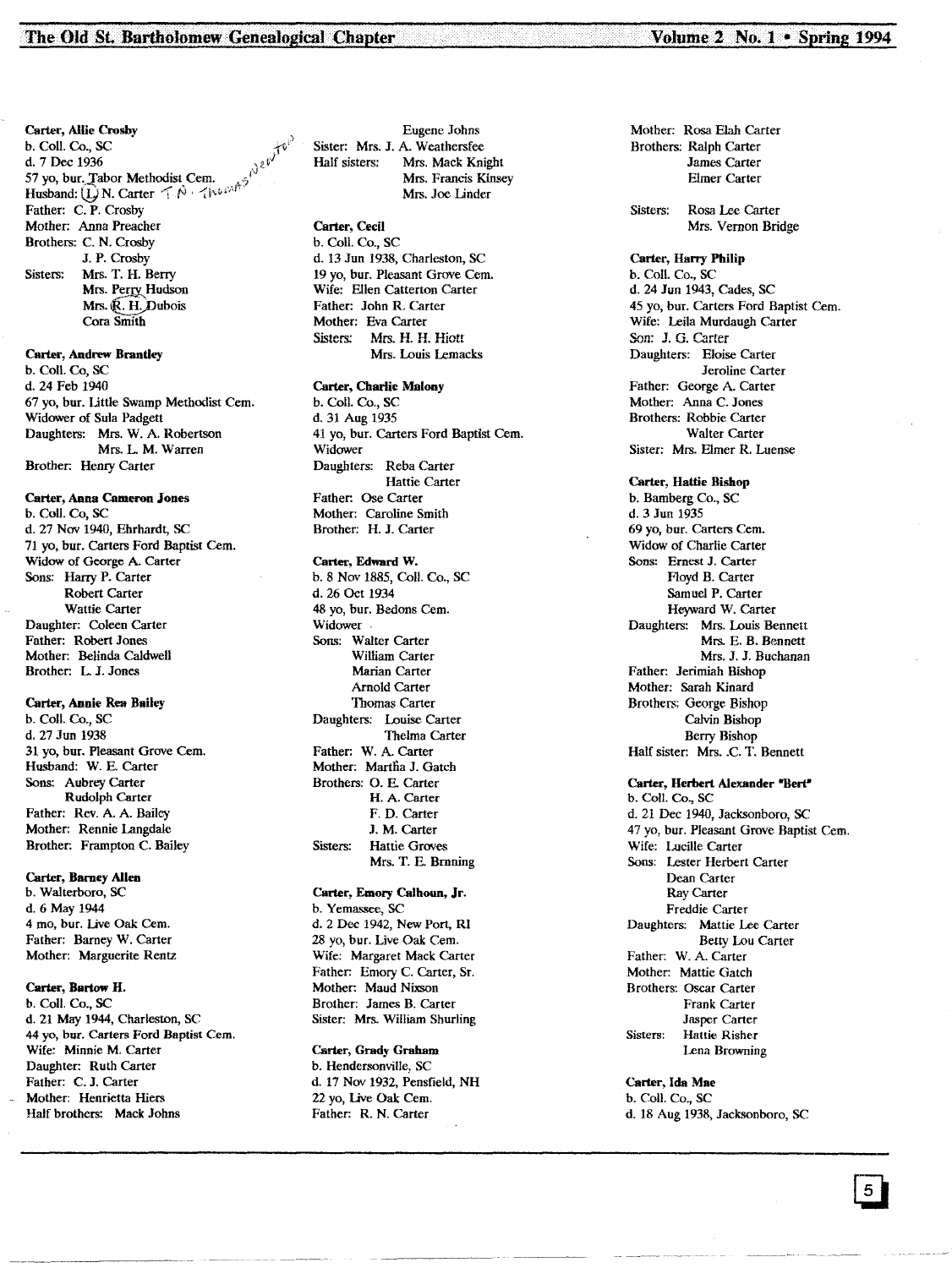51 yo, bur. Evergreen Cern. Sons: H. Victor Carter Jack Carter Daughters: Mrs. L. T. Herndon Mrs. J. H. Messervy Mrs. M. L. Fleming Father: Jack Frank Mother: Liza Hiott Sisters: Mrs. Wilburn Driggers Mrs. Willie Carter Mrs. M. Craven

## Carter, J. Mike

b. Col!. Co., SC d. 3 Mar 1935 66 yo, bur. Mt. Carmel Cern. Single Father: Richard Carter Mother: Malindy Padgett Brother: W. H. Carter

#### Carter, James Monroe

b. Call. Co., SC d. 14 Dec 1930 29 yo, bur. Tabor Church Cem. Wife: Edna Ryan Carter Son: 1 small Father: Tom N. Carter Mother: Miss Hudson Brother: Dewey Carter Sisters: Alma Preacher Mrs. Harley Carter

#### Carter, Jasper McClinton

b. Call. Co., SC d. 16 Jun 1943, Charleston, SC 48 vo, bur. Adner Methodist Cem. Father: W. E. Carter Mother: Florrie C. Murdaugh Brothers: Dalton Carter M. L. Carter Sisters: Mrs. E. G. Rose Mrs. Newton Bell

#### Carter, Joe

b. Call. Co., SC d. 25 Apr 1938 51 yo, bur. Carters Ford Baptist Cern. Father: Henry Carter Mother: Patty Carter Brother: Henry Carter Sisters: Mrs Lewis B. Barnes Mrs. Richard Box Carrie Smith

#### Carter, John

b. Call. Co., SC d. 10 Aug 1939 55 yo, bur. Pleasant Grove Cern. Wife: Tishia Fletcher Carter Sons: Jack Carter Cleveland Carter

Daughters: Mrs. Miles Polk Mrs. Heber Richardson Rosalie Carter Father: Henry W. Carter Mother: Jane Utsey Brothers: Willie Carter Robert F. Carter B. B. Carter Sister: Mrs. 1. J. Valentine

#### Carter, John Francis

b. Charleston Co., SC d. 23 Feb 1939, Charleston, SC 5 yo, bur. Bedons Baptist Cern. Father: Leonard Carter Mother: Mattie Pye Brother: W. B. Carter Sisters: Lila Mae Carter Laura Dell Carter Edith Lee Carter

## Carter, John McTyeire

b. 13 Dec 1937, Call. Co., SC d. 22 Dec 1938 1 yo, bur. Magnolia Cern., Augusta, GA Father: J. Edwin Carter Mother: Nellie Edens

#### Carter, Laurie William

b. Call. Co., SC d. 20 Sep 1937 45 yo, bur. Mt. Carmel Methodist Cem. Wife: Leviennia Creswell Father: Calvin E. Carter Mother: Henrietta Campbell Brothers: Newton Carter Lonnie R. Carter O. C. Carter Sisters: Minnie Carter Mrs. J. W. Sanders Sallie C. Padgett Mrs. Edwin OKeifee

#### Carter, Lenora Alice

b. Call. Co., SC d. 16 Feb 1937 59 yo, bur. Mt. Carmel Methodist Cem. Widow Sons: W. E. Carter H. S. Carter Kirby Carter Willie Ray Carter Daughters: Mrs.. H. A. Carter Mrs. J. L. Maxey Mrs. Ernest Wilson Fay Carter Father: William Carter Mother: Laura Hiers

## Carter, Mildred

b. Call. Co., SC d. 15 Oct 1937 5 yo, bur. Live Oak Cern.

Father: J. M. Carter Mother: Thelma Ritter Brother: Richard Lee Carter Sister: Mary Alice Carter

#### Carter, Pernethian

b. Call. Co., SC d. 14 Oct 1930 86 yo, bur. Carters Ford Baptist Cem. Father: John A. Carter Mother: Loraine Warren Brothers: H. M. Carter R. H. Carter Sisters: Mrs. L. M. Bishop Mrs. J. J. L. Fender

#### Carter, R. H.

b. Call. Co., SC d. 10 Jul 1933 75 yo, bur. Tabor Methodist Cem. Wife: Martha Crosby Carter Sons: Huey Carter Perry Carter Ralph Carter Hascall Carter Daughters: Mrs. S. J. Ulmer  $\mathcal{OTU}$ . Mr. B. G. Ulmer  $ABAN$ Mra Laure Smoak Father: John Carter Mother: Lauraine Warren Sister: Mrs. J. Fender

#### Carter, Rasmus Duncan

b. Call. Co., SC d. 2 Aug 1934 73 yo, bur. Risher Cem. Wife: Maggie Strickland Carter Sons: R. D. Carter W. W. Carter Hansford Carter Heyward Carter Lollis Carter Daughters: Mrs. F. M. Collins Reba Carter Mrs. Robert West Mrs. Tison Breland Mildred Carter Father: Hansford Carter Mother: Louisa Padgett Brothers: W. W. Carter, Sr. D. M. Carter Sisters: Mrs. Bill Kathan Mrs. P. B. Strickland Mrs. H. J. Williams

(to be continued in next issue)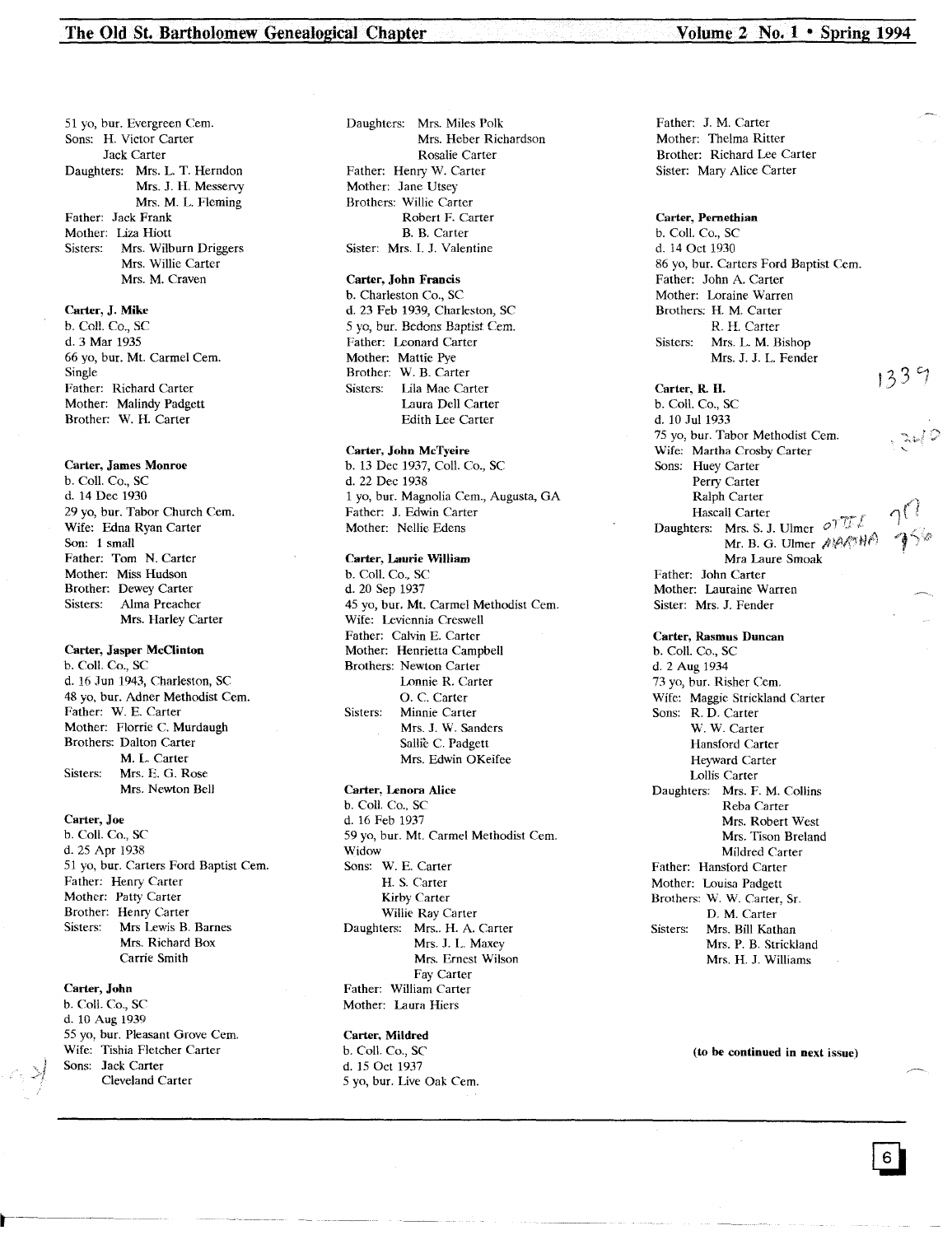.-..

# **EXCERPTS FROM FAMILY BIBLES**

Our thanks to member David J. Piquette for the following information. The Ramsey information is from one page of an old family Bible belonging to his cousin; the Spell information is from a Bible belonging to his great-great aunt Mrs. Julia Heaton Utsey.

## **From the Ramsey Family Bible**

Robert Ramsey was born 6 Mar 1762 Cathune, his wife, was born 15 Oct 1786 Ann Ramsey, the daughter of Robert and Cathune, was born 15 Aug 1800 Zachariah James Ramsey was born 28 Feb 1801 Elizabeth Ramsey was born 1 Noy 1802 Mary Ramsey was born 15 Dee 1805 William Ramsey was born 10 Jun 1807 David Ramsey was born 25 Apr 1810 Levicy Ramsey was born 25 Oct 1812 Henry Allen Ramsey was born 3 May 1815 Martha Merinda Ramsey was born 26 Apr in the year of our Lord 1818 Cathune Matilda Ramsey was born 18 May 1820 John Strickland married Anna Ramsey on 10 Sep 1816 Henry Strickland was born 22 Jan 1820

## **From the Spell Family Bible**

A. W. Williams was born 3 Sept 1809

E. G. Muckinfuss was born 5 Oct 1818

E. B. Spell was born 9 Mar 1833

M. A. Williams, his wife, was born 2 Apr 1841

A. W. Spell, their son, was born 27 Dec 1859

Sarah E. Spell, their daughter, was born 13 Aug 1863

Barbara J. Spell, their daughter, was born 19 Feb 1869

Mary J. Adams, daughter of Thomas and Catherine Adams, was born 24 Mar 1872

1. E. Wilson was born 18 Jun 1908

Edward Utsey Fralix Ackerman was born 4 Sep 1935

E. B. Spell was married to Martha A. Williams 27 May 1858

L. K. Utsey was married to S. E. Spell 20 May 1886

E. F. Wilson was married to M. A. Utsey 24 Jul 1907

E. B. Spell departed this life 6 Jul 1889

M. A. Spell, wife of Eldred B. Spell, departed this life 28 Feb 1882 aged 40 years, 10 months, 29 days

B. J. Brassell departed this life 28 Noy 1893

L. K. Utsey departed this life 14 Nov 1912

A. W. Spell departed this life 18 Sep 1925

S. E. Utsey departed this life 31 May 1937

M. A. Utsey was born 2 Apr 1887

M. J. Utsey was born 29 Mar 1889

J. W. Utsey was born 15 Dee 1891

E. J. Utsey was born 6 Nov 1894

B. M. Utsey was born 25 Dec 1898

D. L. Utsey was born 9 Noy 1900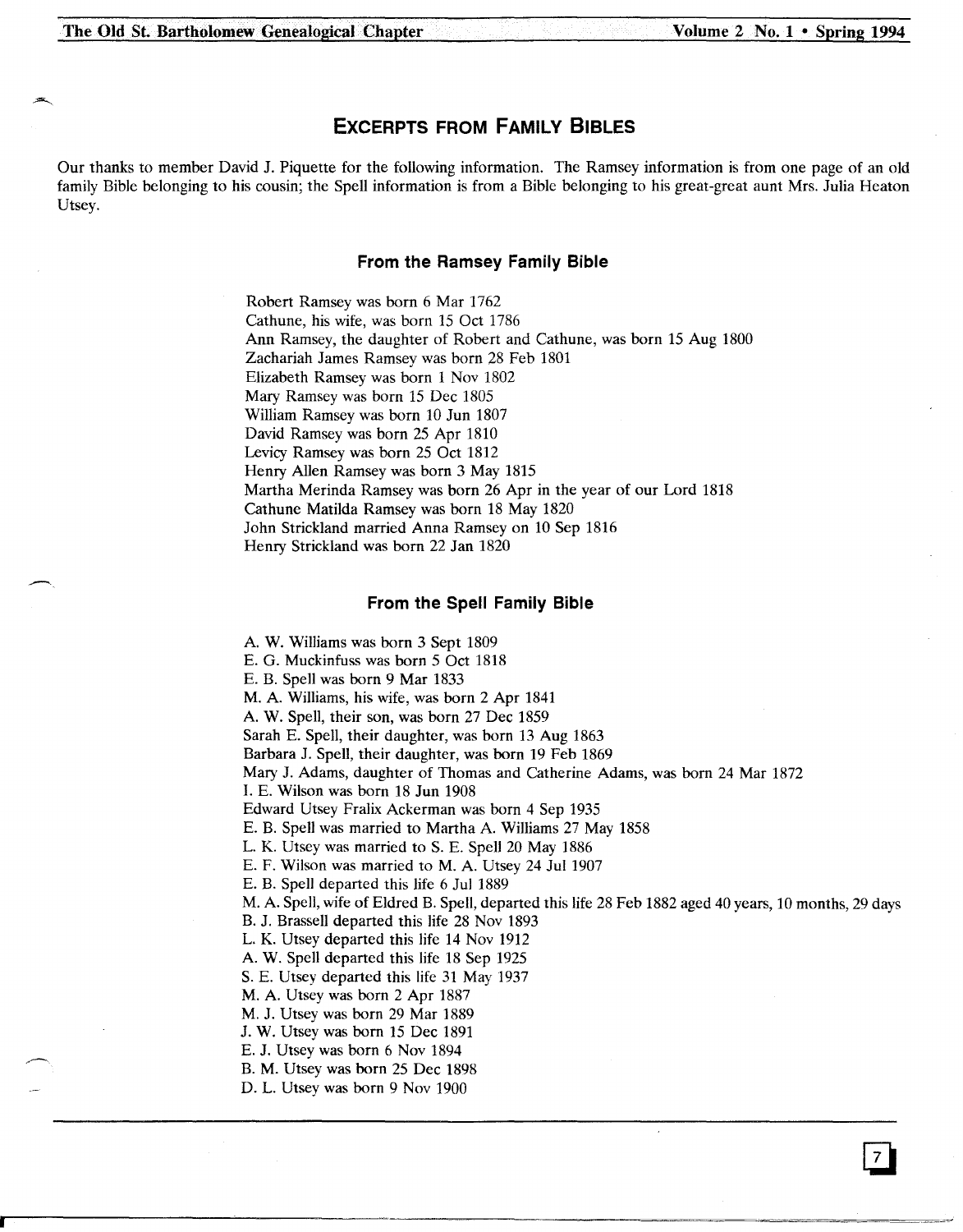# **Excerpts from the eolleton News • 1907-1910**

(extracted by Doris M. Lucas)

## DEATHS

Mrs. A. P. HIOTT died at Sandy Dam on Thursday, October 28, 1908. She is survived by her husband; eleven children; brothers George, Hamilton, and McGinnis CONE; and sister Mrs. P. JOHNSON.

Mrs. Augusta BENTON died on Thursday, November 5, 1908. She is survived by her husband D. E. Benton and two Benton children of Beaufort Island, near Burton. She was previously married to William DOPSON, son of I. P. Dopson. She is survived by one child by that union.

William B. SIMMONS, a veteran, died on Friday, November 6, 1908.

Annie E. STOKES, the widow of A. E. Stokes, died on Sunday, January 3, 1909. She is survived by the following sons Dr. L. M. Stokes, Walterboro, SC; A. E. Stokes, LeIba, GA; W. L. Stokes, Branchville, SC; H. N. Stokes, Round 0, SC; and daughters Hannah and Edna Stokes. Also surviving is a brother James Hill.

Eulalie WICHMAN, son of Mr. and Mrs. R. H. Wichman, died on January 25,1909.

Dr. E. L. PATTERSON of Barnwell, SC, died on January 25, 1909. Survivors include many relatives in Walterboro.

Peeples HERNDON died after being shot by Quillie HUDSON, an adopted brother. Herndon was married. (See article in newspaper the following week, February 5, 1909, for a follow up on the shooting.)

Daniel Byrd PEURIFOY, the son of Tillman D. Peurifoy, died on Tuesday, February 2, 1909. He is survived by (do not know if these are sons or brothers) James E., D. B., Jr., and John H. Peurifoy of Walterboro, M. W. Peurifoy of Columbia, SC, W. B. Peurifoy of Saluda, SC, and Mrs. Belle P. Shepphard of Saluda, sc.

Mrs. Dowling DODD died at Adams Run on February 20,1909.

Mrs. John S. JACKSON who was born in Orangeburg, SC, was buried at Evergreen Cemetary. She died on Friday, March 5, 1909, and is survived by her husband and four children.

Albert WICHMAN, son of R. H. Wichman, died on May 12,1909. He was 79 years old.

P. W. A. BRYAN, of Doctors Creek community, died on Sunday, May 16, 1909. He is survived by his widow and seven children: J. E. Bryan, Walterboro, SC; E. R. Bryan, Charleston,SC; William Bryan, Mulberry, FL; J. W. Bryan, Hendersonville, SC; Frank Bryan, Doctor's Creek, SC; Mrs. Justine SWEAT, Mulberry, FL; Lora Bryan, Doctor's Creek, SC; and a brother R. G. W. Bryan, Hendersonville, Sc.

T. B. HACKER of Rehoboth died in the spring of 1909. Two sons and one daughter survive.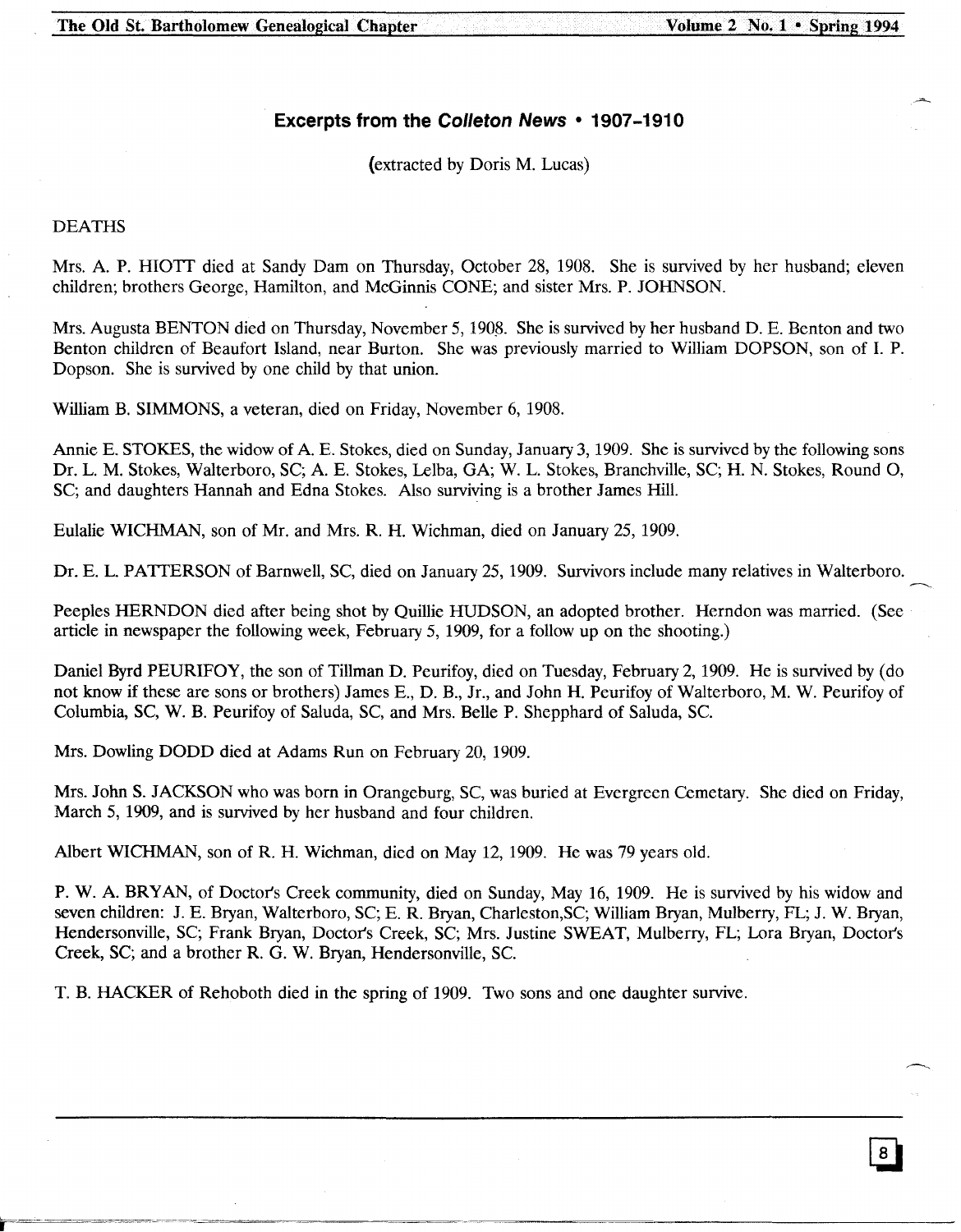

# WILSON, WARREN, SPELL, WILLIAMS (?)

David James Piquette, 139 Ridge Road, Ridgeville, SC 29472

(803) 873-8381

Seeking information on James Richard WILSON, b. circa 1812, and his wife Jane WARREN, both of Colleton County. Also, seeking information on Eldred SPELL, born 1780 and died 15 Apr 1843, and his wife Keziah (WILLIAMS ?), born 1790 and died 20 Sep 1872.

|  |  | <b>BROXSON, (BROXTON), WILSON, JONES</b> |
|--|--|------------------------------------------|
|--|--|------------------------------------------|

Walter Broxson, 19064 32nd Avenue South, Seattle, WA 98188

Searching information and correspondents regarding BROXSON, (BROXTON), WILSON, JONES and related families of Colleton area circa 1750-1850. Would especially like to correspond with someone researching George Broxson b. 1768 to John Broxson and Mary VARN.

# **MEMBERSHIP INFORMATION**

Surnames from members' charts. If you have not sent your pedigree chart-do so soon.

| <b>Member's Name</b>        | <b>Member's Address</b> | Researching                          |
|-----------------------------|-------------------------|--------------------------------------|
| DAVID JAMES PIOUETTE        | 139 Ridge Road          | SPELL, WARREN, UTSEY, MUCK-          |
|                             | Ridgeville, SC 29472    | ENFUSS, WILLIAMS, CANADAY,           |
|                             | $(803)$ 873-8381        | <b>HAMILTON, RITTER, and KINARD.</b> |
| <b>IVEY A. SMOAK III</b>    | P. O. Box 1036          | SMOAK, WARREN, CLINKSCALES,          |
|                             | Walterboro, SC 29488    | WRIGHT, LEPPARD, ROBINSON,           |
|                             |                         | OWENS, STUBBS, USHER and             |
|                             |                         | <b>COWAN</b> in South Carolina.      |
| Dorothy King Prentiss SMOAK | P. O. Box 1036          | PRENTISS, JENKINS, LAROCHE,          |
|                             | Walterboro, SC 29488    | KING, SEABROOK, HERNDON,             |
|                             |                         | MAXEY, GARRIS, SMOAK, and            |
|                             |                         | <b>CARTER</b> in South Carolina.     |